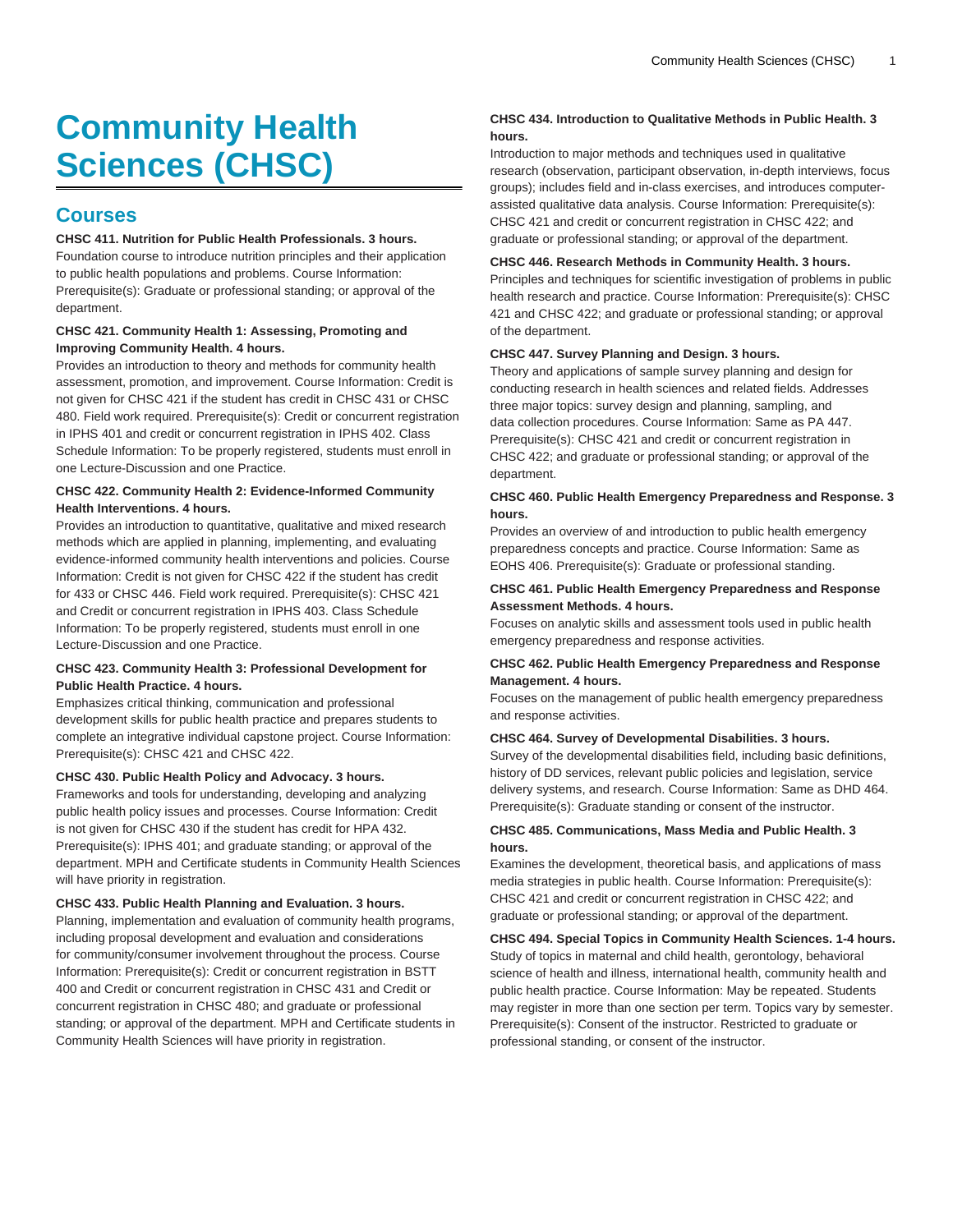# **CHSC 510. MCH Inequities and Responses I. 4 hours.**

Using an ecological and life-course perspective, this course addresses women's, pregnant/postpartum persons', and fetal/infant wellbeing; the systems, services, interventions, and policies to address the needs of these populations are examined. Course Information: Prerequisite(s): Graduate or professional standing; or approval of the department. Recommended background: Enrollment in the MPH or other graduate or professional program at UIC.

# **CHSC 511. Maternal and Child Health Inequities and Responses Part II. 4 hours.**

Provides an in-depth review and analysis of protective and risk factors, health inequities, and interventions for children, adolescents, including children and youth with special health care needs (CYSHCN), and their families. Course Information: Prerequisite(s): CHSC 510 and CHSC 421 and credit or concurrent registration in CHSC 422; and graduate or professional standing; or approval of the department. Recommended background: Enrollment in the Master of Public Health or other graduate program.

#### **CHSC 512. Translating Evidence for MCH Practice. 3 hours.**

Using a life span approach within an ecological framework, examines evidence and its translation in maternal and child health (MCH) in terms of underlying theories, program and policy implementation, evaluation, and advocacy. Course Information: Prerequisite(s): Graduate or professional standing; or consent of the instructor. Recommended Background: CHSC 510 and CHSC 511 and CHSC 543.

#### **CHSC 518. The Epidemiology of Pediatric Diseases. 3 hours.**

Provides students with experience in pediatric epi through review of seminal studies and available child health data. Condition-specific lectures include discussions of study design and methodological considerations specific to studying children. Course Information: Same as EPID 518. Extensive computer use required. Prerequisite(s): EPID 404 and EPID 406 and BSTT 401; and graduate or professional standing; or consent of the instructor. Recommended background: EPID 501.

#### **CHSC 524. Health and Aging. 3 hours.**

Examines aging at individual and population levels from public health and life course perspectives, and provides an overview of formal and informal care systems for older adults in the US, taking global perspectives. Course Information: Prerequisite(s): CHSC 421 and credit or concurrent registration in CHSC 422; and graduate or professional standing; or approval of the department.

#### **CHSC 526. Family Perspectives on Disability. 3 hours.**

Examines trends, theories and research methods, policies, and family centered intervention approaches for families of persons with disabilities. Course Information: Same as DHD 526. Prerequisite(s): Consent of the instructor.

#### **CHSC 527. Critical Issues in Long Term Care Policy. 3 hours.**

Examines the policy process and policy implications affecting the organization, financing, delivery, and utilization of long-term care services. Course Information: Prerequisite(s): CHSC 421 and CHSC 422; and graduate or professional standing; or approval of the department.

# **CHSC 528. Societal Analysis of Aging, Health and the Life Course. 3 hours.**

Analysis of health, aging and health care issues from life course perspectives, including the application of concepts, theories and methods from both sociology and public health. Course Information: Same as SOC 528. Prerequisite(s): Graduate or professional standing; or approval of the department.

# **CHSC 534. Management and Analysis of Qualitative Data. 3 hours.**

Emphasizes conceptual and technical skills for organizing and analyzing qualitative (textual) data from focus groups, in-depth interviews and other sources, using specialized text-analysis computer software. Course Information: Extensive computer use required. Fieldwork required. Prerequisite(s): CHSC 434; and graduate or professional standing; or approval of the department.

#### **CHSC 543. MCH Policy and Advocacy. 3 hours.**

Examines the social, economic and political dynamics which influence the development and implementation of maternal and child health (MCH) policy and US health policy in general. Course Information: Prerequisite(s): CHSC 421 and credit or concurrent registration in CHSC 422; and graduate or professional standing; or approval of the department.

# **CHSC 544. Public Health Approaches with Adolescents and Young Adults. 3 hours.**

Health and social development of the adolescent and young adult populations and special subgroups (e.g. parenting, homeless) are reviewed from a critical pedagogy and public health science perspective. Course Information: Same as SOCW 546. Prerequisite(s): CHSC 421 and Credit or concurrent registration in CHSC 422; and graduate or professional standing; or approval of the department. Recommended background: Research, policy and/or practice and interest in adolescence and youth and in community development and intervention studies; ethnic/minority studies; education; health and social/human service professions.

#### **CHSC 545. Reproductive and Perinatal Health. 3 hours.**

Examines the epidemiology of key reproductive and perinatal health outcomes and cutting edge research issues. Course Information: Same as EPID 545. Prerequisite(s): IPHS 402; and graduate or professional standing; or approval of the department.

# **CHSC 547. Public Health Approaches to Maternal and Child Nutrition. 2 hours.**

Advanced seminar course integrating roles and applications of nutrition for maternal and child populations. Course Information: Prerequisite(s): CHSC 511; and graduate or professional standing; or consent of the instructor.

#### **CHSC 548. Readings in Reproductive and Perinatal Epidemiology. 3 hours.**

Advanced seminar in reproductive/perinatal epidemiology with particular emphasis on methodological issues. Course Information: Same as EPID 548. Prerequisite(s): CHSC 511 and EPID 402 and EPID 404; and graduate or professional standing; or approval of the department.Recommended background: Maternal and child health and epidemiology.

#### **CHSC 549. Advanced Applied Methods in MCH Epidemiology. 3 hours.**

Gives conceptual and technical understanding of statistical and epidemiological methods, builds skills/proficiency in applying these. Attention is given to data handling tasks and to statistical/epidemiologic strategies for analysis and presentation. Course Information: Same as EPID 549. Prerequisite(s): EPID 402 or EPID 404; and BSTT 401 and EPID 406; or consent of the instructor. Recommended background: Credit or concurrent registration in EPID 501.